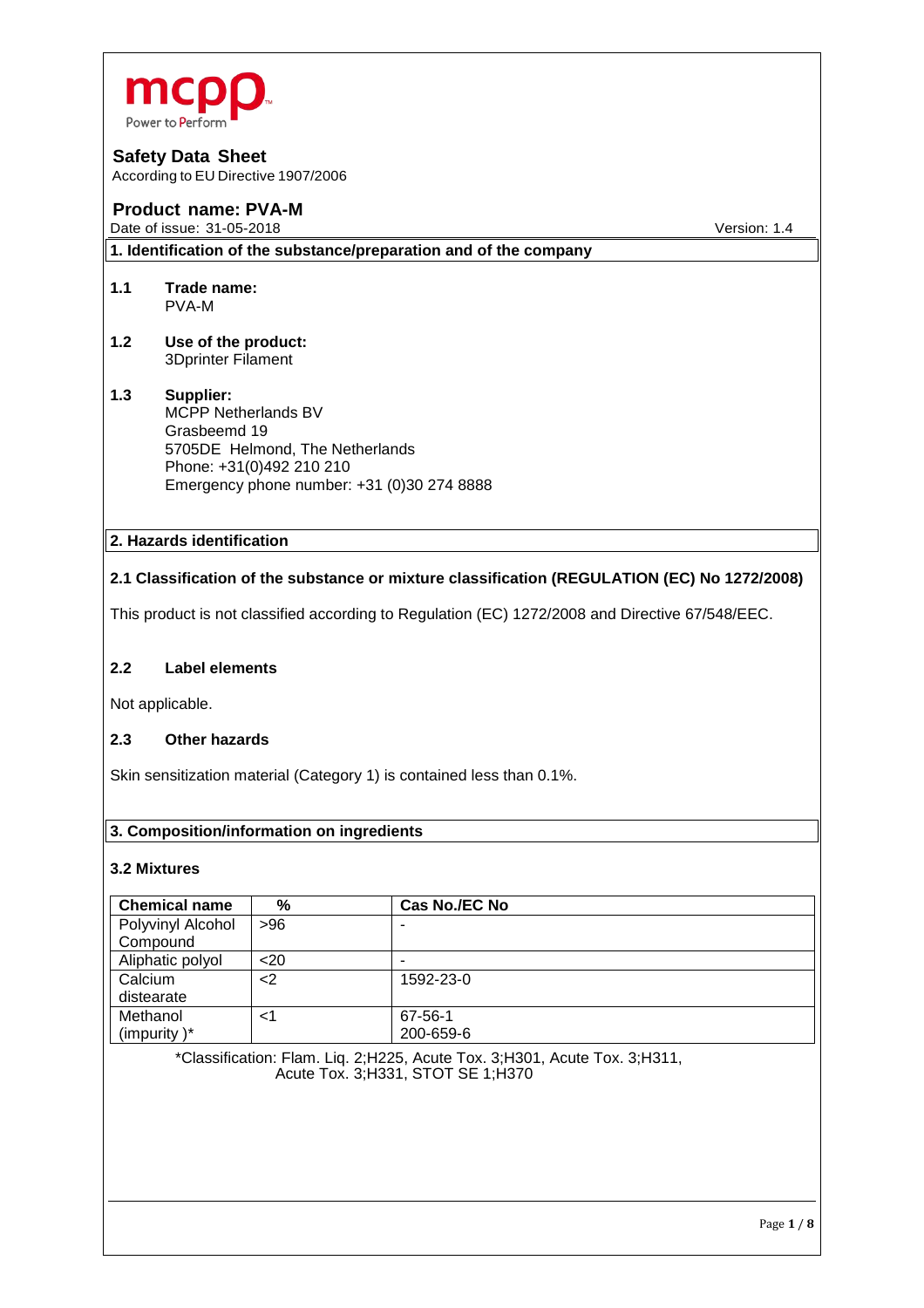

According to EU Directive 1907/2006

## **Product name: PVA-M**

Date of issue: 31-05-2018 **Version: 1.4** 

## **4. First aid measures**

#### **4.1 Description of first aid measures**

| General advice: | If you feel unwell, seek medical advice (show the label where possible). Never<br>give anything by mouth to an unconscious person. Take off contaminated<br>clothing and shoes immediately. |
|-----------------|---------------------------------------------------------------------------------------------------------------------------------------------------------------------------------------------|
| If inhaled:     | If breathed in, move person into fresh air.                                                                                                                                                 |
|                 | In case of skin contact: If on skin, rinse well with water. If skin irritation persists, call a physician.                                                                                  |
|                 | In case of eye contact: If easy to do, remove contact lens, if worn. In the case of contact with eyes,<br>rinse immediately with plenty of water and seek medical advice.                   |
| If swallowed:   | Rinse mouth with water. Induce vomiting immediately and call a physician. If a<br>person vomits when lying on his back, place him in the recovery position.                                 |

- **4.2 Most important symptoms and effects, both acute and delayed** no data available
- **4.3 Indication of any immediate medical attention and special treatment needed** no data available

# **5. Fire fighting measures**

## **5.1 Extinguishing media**

Suitable extinguishing media: Water fog, Dry chemical Unsuitable extinguishing media : Do not use a solid water stream as it may scatter and spread fire.

#### **5.2 Special hazards arising from the substance or mixture**

Specific hazards during firefighting:

Do not use a solid water stream as it may scatter and spread fire. Exposure to decomposition products may be a hazard to health.

#### **5.3 Advice for fire fighters**

Special protective equipment for firefighters:

Wear self-contained breathing apparatus for firefighting if necessary. Use personal protective equipment.

Further information:

Standard procedure for chemical fires. Use extinguishing measures that are appropriate to local circumstances and the surrounding environment. In the event of fire and/or explosion do not breathe fumes.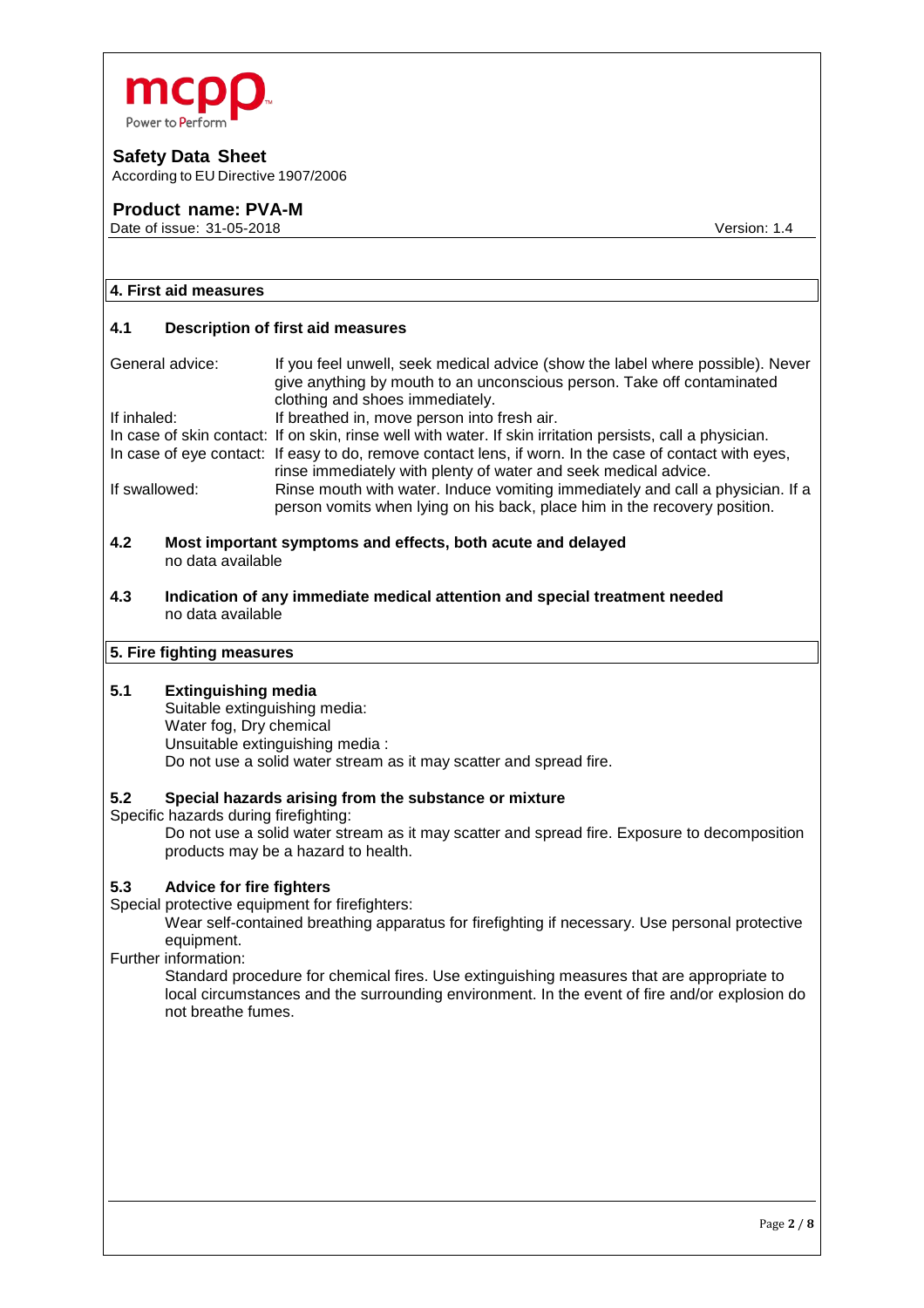

According to EU Directive 1907/2006

## **Product name: PVA-M**

Date of issue: 31-05-2018 **Version: 1.4** 

#### **6. Accidental release measures**

## **6.1 Personal precautions, protective equipment and emergency procedures**

Avoid dust formation. Avoid breathing dust. Ensure adequate ventilation, especially in confined areas.

## **6.2 Environmental precautions**

no data available

## **6.3 Methods and materials for containment and cleaning up**

Avoid dust formation. Collect dust or particulates using a vacuum cleaner with a HEPA filter. Do not use compressed air when cleaning.

## **7. Handling and storage**

#### **7.1 Handling**

Advice on safe handling:

For personal protection see section 8. Avoid creating dust. Do not breathe dust. Avoid contact with skin and eyes.

Advice on protection against fire and explosion:

Normal measures for preventive fire protection. Dust explosion class: No data available.

#### **7.2 Conditions for safe storage, including any incompatibilities**

Requirements for storage areas and containers:

store spool in the original vacumized and sealed bag in a dry, cool and ventilated place. Further information on storage conditions:

After opening the vacumized bag, Protect from moisture.

#### Advice on common storage:

Keep away from oxidising agents and strongly acid or alkaline materials. Keep away from food, drink and animal feedingstuffs.

Storage temperature:  $> 0 °C$  and  $\lt = 40 °C$ <br>Other data:  $\lt$  No decomposition if No decomposition if stored and applied as directed

## **8. Exposure controls/personal protection**

## **8.1 Control parameters**

| Components          | CAS-No. | Type                | Value                                              |                                        |
|---------------------|---------|---------------------|----------------------------------------------------|----------------------------------------|
| Methanol (impurity) | 67-56-1 | <b>STEL</b><br>TWA: | 333 mg/m $3$<br>250 ppm<br>266 mg/m $3$<br>200 ppm |                                        |
| Aliphatic polyol    |         | PEL                 | $5 \text{ mg/m}$<br>15 mg/m3                       | Respirable<br>fraction. Total<br>dust. |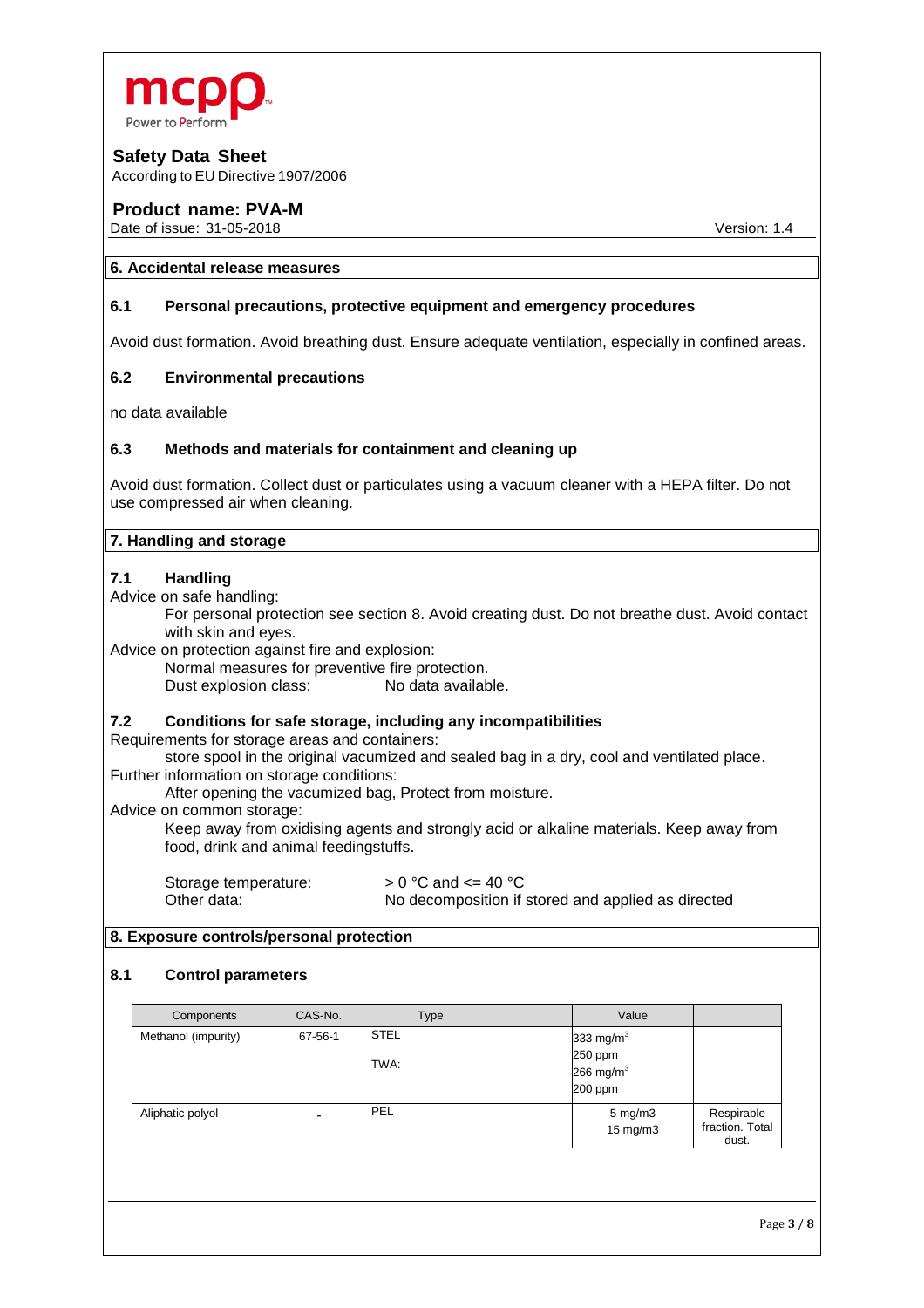

According to EU Directive 1907/2006

## **Product name: PVA-M**

| Date of issue: 31-05-2018<br>Version: 1.4 |                          |     |                                       |                                        |  |
|-------------------------------------------|--------------------------|-----|---------------------------------------|----------------------------------------|--|
| Dust                                      | $\overline{\phantom{0}}$ | PEL | $5 \text{ mg/m}$<br>$15 \text{ mg/m}$ | Respirable<br>fraction. Total<br>dust. |  |

## **8.2 Exposure controls**

#### **Engineering measures**

Provide sufficient ventilation for operations causing dust formation. During thermoplastic reprocessing at elevated temperatures, where risk of mist emission from the aliphatic polyol component exists, provide sufficient ventilation. Follow occupational exposure limit values for dusts or mists, where applicable. Ventilate as needed to control airborne dust or mist. Use explosion-proof electrical equipment if airborne dust or mist levels are high.

#### **Personal protective equipment**

Respiratory protection:

In case of dust: Use a NIOSH/MSHA approved air purifying respirator as needed to control exposure. Consult with respirator manufacturer to determine respirator selection, use, and limitations. Use positive pressure, air-supplied respirator for uncontrolled releases or when air purifying respirator limitations may be exceeded. Follow respirator protection program requirements (OSHA 1910.134 and ANSI Z88.2) for all respirator use. In case of risk of inhalation of mists during thermoplastic reprocessing at elevated temperatures, use suitable respiratory equipment with combined filter for organic gases and particles (type A2P2 or comparable).

Hand protection:

Rubber gloves

## Eye protection:

Goggles

Skin and body protection:

#### Apron

## Hygiene measures:

Handle in accordance with good industrial hygiene and safety practice. General industrial hygiene practice. Do not breathe dust. Avoid contact with skin, eyes and clothing. When using do not eat, drink or smoke. Wash hands before breaks and at the end of workday. Wash contaminated clothing before re-use.

#### **Environmental exposure controls**

no data available

#### **9. Physical and chemical properties**

#### **9.1 Information on basic physical and chemical properties**

Appearance Solid Filament Odour Sligth vinegar<br>
Colour Colour Sellow to pale Colour Colour Colour Colour Colour Colour threshold Colour Press, and Muslem Colour Colour Colour Colour Colou<br>
Colour threshold Colour Colour Colour Colour Colour Colour Colour Colour Colour Colour Colour Colour Colour C Odour threshold<br>
pH 5.0-7.0 Melting/freezing point Initial boiling point and boiling range Not applicable<br>Flash point  $>200 °C$ Flash point Evaporation rate Not applicable Flammability (solid, gas) No information available

 $5.0 - 7.0$ <br>150-230 °C / -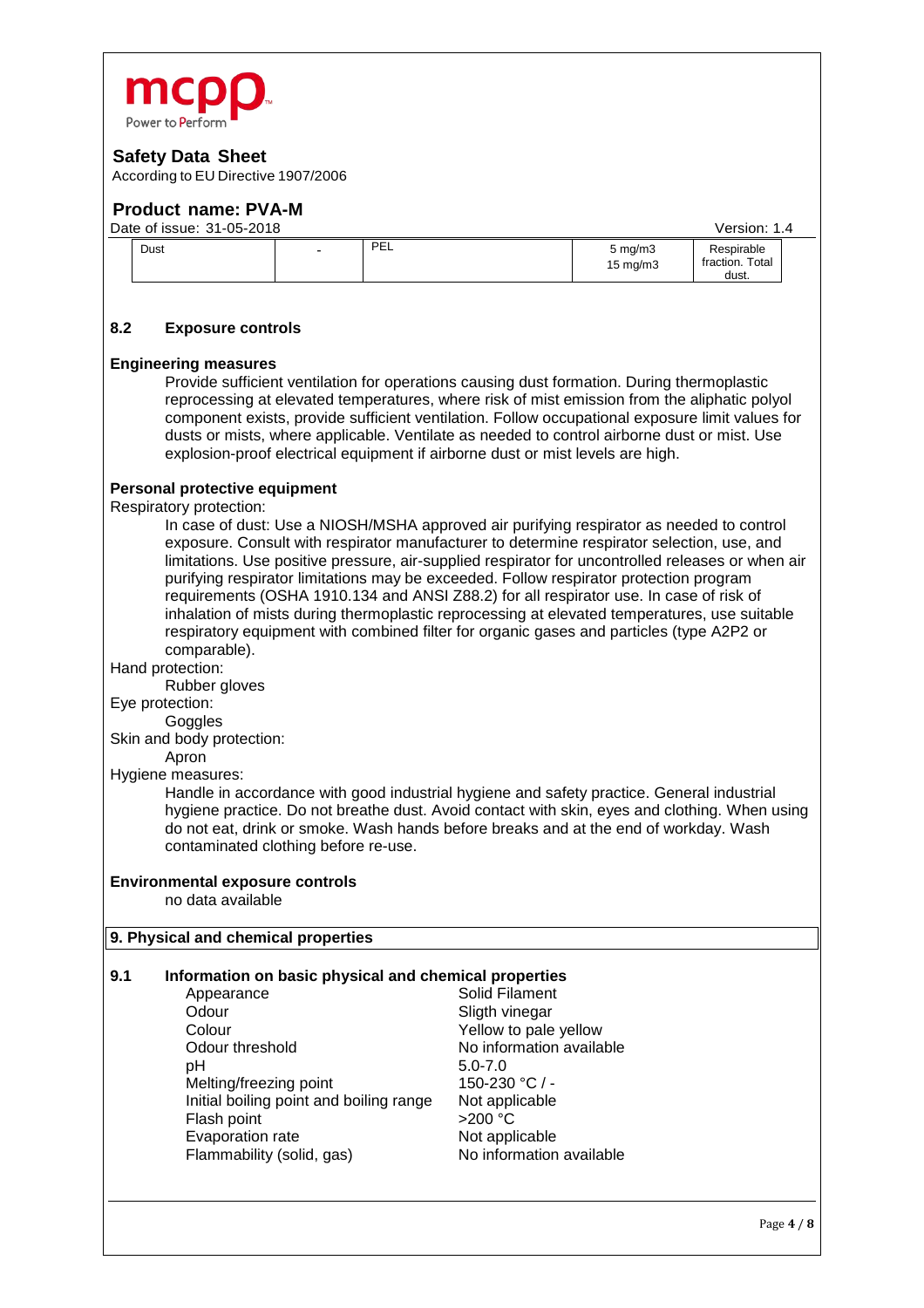

According to EU Directive 1907/2006

| <b>Product name: PVA-M</b>                                          |                                                 |                                                                                                |  |
|---------------------------------------------------------------------|-------------------------------------------------|------------------------------------------------------------------------------------------------|--|
|                                                                     | Date of issue: 31-05-2018                       | Version: 1.4                                                                                   |  |
|                                                                     | Upper/lower flammability or<br>explosive limits | UEL: No data available<br>LEL: 35 g/m3                                                         |  |
|                                                                     | Vapour pressure                                 | Not applicable                                                                                 |  |
|                                                                     | Vapour density                                  | Not applicable                                                                                 |  |
|                                                                     | Relative density                                | $1.19 - 1.31$ g/cm3                                                                            |  |
|                                                                     | Solubility(ies)                                 | Unlimited solubility                                                                           |  |
|                                                                     |                                                 | 100.00 g/L                                                                                     |  |
|                                                                     | Partition coefficient (n-octanol/water)         | Not available                                                                                  |  |
|                                                                     | Auto-ignition temperature                       | 520 °C                                                                                         |  |
|                                                                     | Decomposition temperature                       | $>=200 °C$                                                                                     |  |
|                                                                     | Viscosity                                       | Not applicable                                                                                 |  |
|                                                                     | <b>Explosive properties</b>                     | Dust explosion risk at fine dust                                                               |  |
|                                                                     | Oxidizing properties                            | Oxidising potential: not oxidising                                                             |  |
|                                                                     |                                                 |                                                                                                |  |
| 10. Stability                                                       |                                                 |                                                                                                |  |
| 10.1                                                                | <b>Reactivity:</b>                              |                                                                                                |  |
|                                                                     |                                                 | The product is stable and non-reactive under normal conditions of use, storage and transport.  |  |
|                                                                     |                                                 |                                                                                                |  |
| 10.2                                                                | <b>Chemical stability:</b>                      |                                                                                                |  |
|                                                                     | Stable under recommended storage conditions.    |                                                                                                |  |
|                                                                     |                                                 |                                                                                                |  |
| 10.3                                                                | Possibility of hazardous reactions:             |                                                                                                |  |
|                                                                     |                                                 | No decomposition if stored and applied as directed. Dust can form an explosive mixture in air. |  |
|                                                                     |                                                 |                                                                                                |  |
| 10.4                                                                | <b>Conditions to avoid:</b>                     | Avoid elevated temperatures for prolonged periods of time. While printing, keep away from      |  |
|                                                                     | sparks and open flame                           |                                                                                                |  |
|                                                                     |                                                 |                                                                                                |  |
| 10.5                                                                | Incompatible materials:                         |                                                                                                |  |
|                                                                     | Materials to avoid:                             | Oxidizing agents, Acids, Bases                                                                 |  |
|                                                                     |                                                 |                                                                                                |  |
| 10.6                                                                | <b>Hazardous decomposition products</b>         |                                                                                                |  |
|                                                                     |                                                 | Build-up of dangerous/toxic fumes possible in cases of fire/high temperature.                  |  |
|                                                                     |                                                 |                                                                                                |  |
|                                                                     | 11. Toxicological information                   |                                                                                                |  |
|                                                                     |                                                 |                                                                                                |  |
| 11.1                                                                | Information on toxicological effects            |                                                                                                |  |
|                                                                     | Component: Methanol (impurity) CAS 67-56-1      |                                                                                                |  |
|                                                                     | <b>Acute toxicity</b>                           |                                                                                                |  |
| Acute oral toxicity:<br>LD50 Oral : $> 2,000$ mg/kg                 |                                                 |                                                                                                |  |
| Acute inhalation toxicity:                                          |                                                 | Acute toxicity estimate : > 20 mg/L                                                            |  |
|                                                                     |                                                 | Test atmosphere: vapour                                                                        |  |
|                                                                     |                                                 | Exposure time: 4 h                                                                             |  |
|                                                                     |                                                 | Method: Calculation method                                                                     |  |
| Acute toxicity estimate : $> 2,000$ mg/kg<br>Acute dermal toxicity: |                                                 |                                                                                                |  |
|                                                                     |                                                 | Method: Calculation method                                                                     |  |
|                                                                     |                                                 |                                                                                                |  |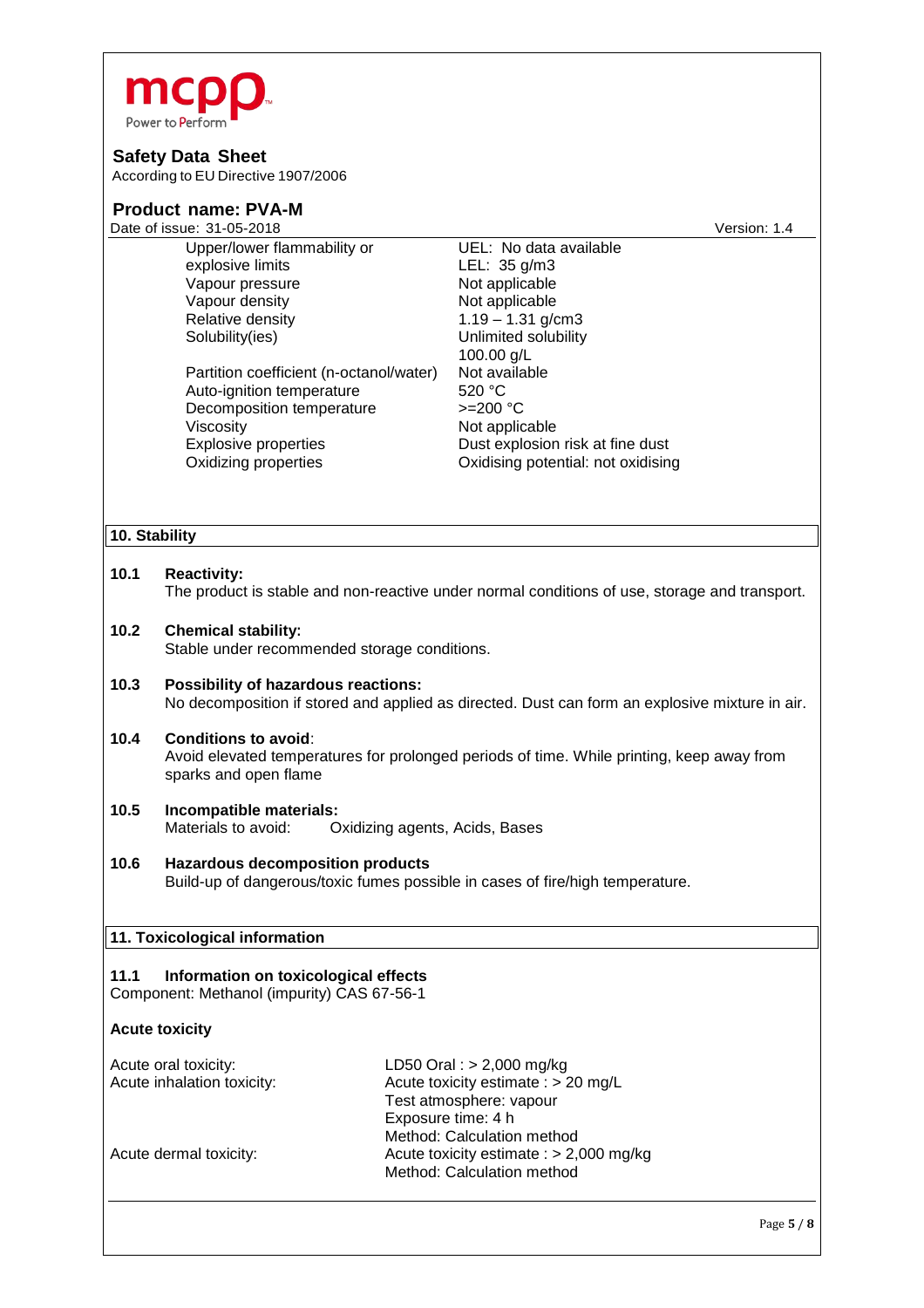

According to EU Directive 1907/2006

## **Product name: PVA-M**

Date of issue: 31-05-2018 Version: 1.4

|            | Acute toxicity (other routes of administration)<br>methanol:                                        | Species: rabbit                                                                                                                                                                       |  |
|------------|-----------------------------------------------------------------------------------------------------|---------------------------------------------------------------------------------------------------------------------------------------------------------------------------------------|--|
|            | <b>Skin corrosion/irritation</b>                                                                    | No skin irritation                                                                                                                                                                    |  |
|            | Serious eye damage/eye irritation<br><b>Respiratory or skin sensitation</b>                         | Prolonged skin contact may cause temporary irritation<br>Direct contact with eyes may cause temporary irritation                                                                      |  |
|            | <b>Germ cell mutagenicity</b><br>mutagenic or genotoxic                                             | Not expected to cause respiratory or skin sensitation<br>No data available to indicate product or any components present at greater than 0,1% are                                     |  |
|            | Carcinogenicity<br>Not classified as to carcinogenicity to humans                                   |                                                                                                                                                                                       |  |
|            | <b>Reproductive toxicity:</b>                                                                       | Based on available data, the classification criteria are not met                                                                                                                      |  |
|            | Teratogenicity:<br>no data available                                                                |                                                                                                                                                                                       |  |
|            | <b>STOT - single exposure</b>                                                                       |                                                                                                                                                                                       |  |
|            | Not classified<br><b>STOT - repeated exposure</b><br>Not classified                                 |                                                                                                                                                                                       |  |
|            | <b>Aspiration hazard</b><br>Not a aspiration hazard                                                 |                                                                                                                                                                                       |  |
|            | 12. Ecological information                                                                          |                                                                                                                                                                                       |  |
| 12.1       | <b>Toxicity</b>                                                                                     | The product is not clasified as environmentally hazardous.                                                                                                                            |  |
| Components | Methanol (Impurity) (67-56-1)                                                                       | <b>Test results</b><br>EC50 Algae: 22000 mg/l 96 hours<br>EC50 Daphnia magna: > 10000mgl/48 hours<br>LC50 Fish: 15400 mg/l 96 hours                                                   |  |
| 12.2.      | <b>Persistence and degradability</b>                                                                |                                                                                                                                                                                       |  |
| 12.3       | No data is available on the degradability<br><b>Bioaccumulative potential</b><br>No data available. |                                                                                                                                                                                       |  |
| 12.4       | <b>Mobility in soil</b><br>No data available                                                        |                                                                                                                                                                                       |  |
| 12.5       | <b>Results of PBT and vPvB assessment</b><br>No data available.                                     |                                                                                                                                                                                       |  |
| 12.6       | Other adverse effects                                                                               |                                                                                                                                                                                       |  |
|            | Additional ecological information:                                                                  | If the PVA filament is dissolved in water, the effluent can be disposed<br>of through the drain, but only if this effluent is eventually treated in a<br>waste water treatment plant. |  |
|            |                                                                                                     | Page 6 / 8                                                                                                                                                                            |  |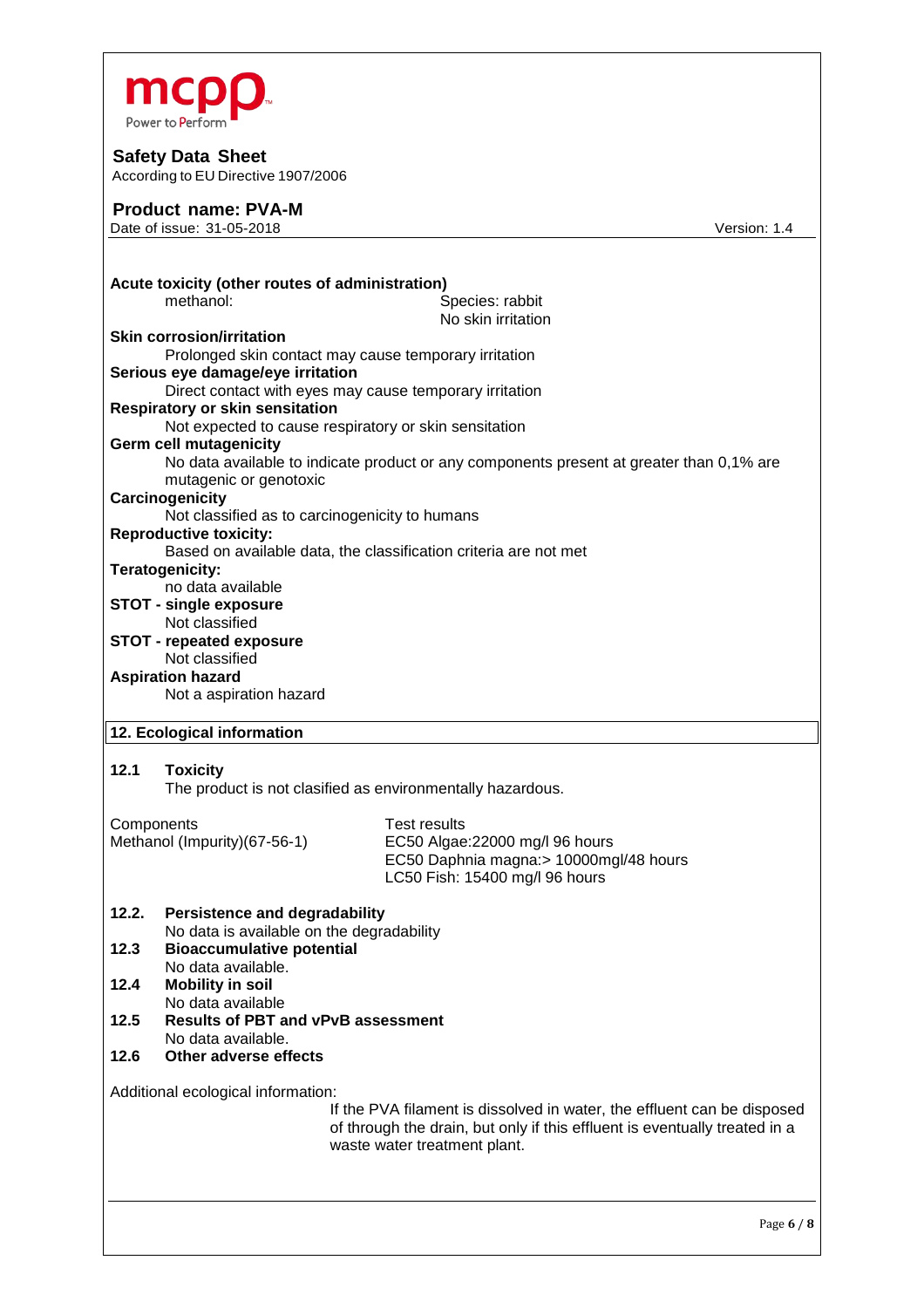

According to EU Directive 1907/2006

## **Product name: PVA-M**

**13. Disposal considerations**

Date of issue: 31-05-2018 **Version:** 1.4

# **13.1 Waste treatment methods**

## **Disposal method**

Disposal: In accordance with local and national regulations. Waste codes should be assigned by the user based on the application for which the product was used.

#### **14. Transport information**

- **14.1 UN number** Not regulated as a hazardous material. **14.2 UN proper shipping name**
- Not applicable
- **14.3 Transport hazard class(es)** Not applicable **14.4 Packing Group**
- Not applicable **14.5 Environmental hazards**
- No additional data is available **14.6 Special precautions for user**
- No data available
- **14.7. Transport in bulk according to Annex II of MARPOL73/78 and the IBC Code** Not evaluated

## **15. Regulatory information**

## **15.1 Safety, health and environmental regulations/legislation specific for the substance or mixture**

Regulation (EC) No. 1907/2006, REACH Article 59(1). Candidate List Not listed.

#### **15.2 Chemical Safety Assessment**

no data available

#### **16. Other information**

*Information is referenced from other manufacturers.* 

*For abbreviations and acronyms, see: ECHA Guidance on information requirements and chemical safety assessment, chapter R.20 (Table of terms and abbreviations).*

*This safety data sheet complies with the requirements of Regulation (EC) No. 1907/2006 and Regulation (EC) No. 2015/830. Label element according to Regulation (EC) No 1272/2008.*

*The information provided in this Safety Data Sheet is correct to the best of our knowledge, information and belief at the date of its publication. The information given is designed only as a guidance for safe*